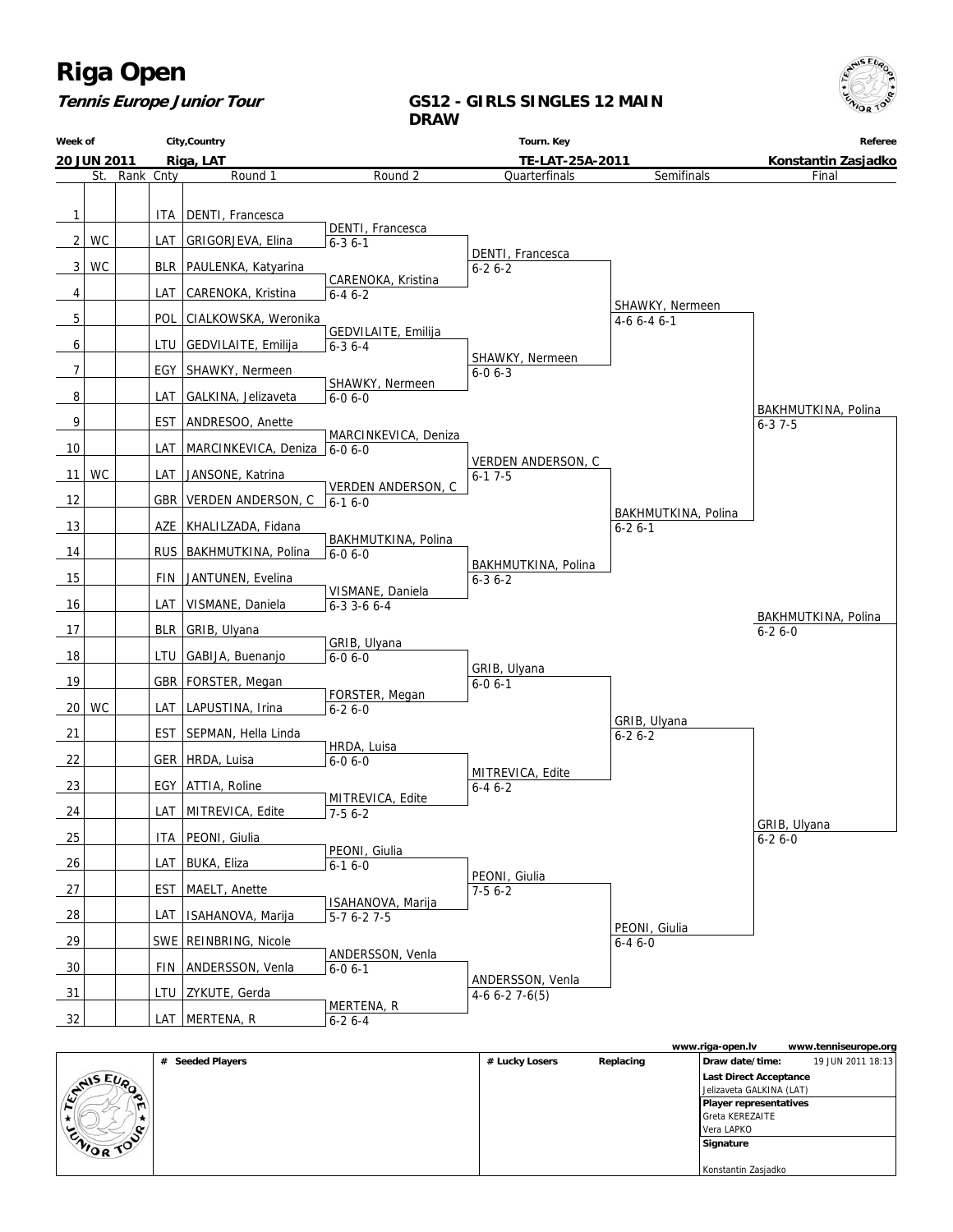### **Tennis Europe Junior Tour**

#### **GD12 - GIRLS DOUBLES 12 MAIN DRAW**

**Week of 20 JUN 2011 City,Country Riga, LAT Tourn. Key TE-LAT-25A-2011 Referee Konstantin Zasjadko** St. Rank Cnty **Round 1**  $1$  | LTU POL CIALKOWSKA, Weronika GABIJA, Buenanjo  $2$  | | | | Bye  $3$  LAT LAT GALKINA, Jelizaveta LAPUSTINA, Irina 4 WC LTU LTU GEDVILAITE, Emilija ZYKUTE, Gerda  $5$  | | BLR RUS BAKHMUTKINA, Polina GRIB, Ulyana 6 **WC** LAT LAT CARENOKA, Kristina MARCINKEVICA, Deniza 7 WC LAT LAT GRIGORJEVA, Elina SAVICKA, Krista 8 | BLR LAT JANSONE, Katrina PAULENKA, Katyarina 9 | EST AZE KHALILZADA, Fidana MAELT, Anette 10 | LAT LAT BUKA, Eliza ISAHANOVA, Marija 11 | GBR GBR | FORSTER, Megan VERDEN ANDERSON, Camille  $12$  FIN FIN ANDERSSON, Venla JANTUNEN, Evelina 13 | GER EGY ATTIA, Roline HRDA, Luisa 14 WC LAT LAT MITREVICA, Edite VISMANE, Daniela  $15$   $\vert$   $\vert$  EST EST ANDRESOO, Anette SEPMAN, Hella Linda 16 ITA PEONI, Giulia ITA | DENTI, Francesca **Quarterfinals**  CIALKOWSKA, Weronika GABIJA, Buenanjo GEDVILAITE, Emilija ZYKUTE, Gerda 6-0 6-0 BAKHMUTKINA, Polina GRIB, Ulyana 6-1 6-2 GRIGORJEVA, Elina SAVICKA, Krista  $1-6$  6-3  $[10-5]$  KHALILZADA, Fidana MAELT, Anette 6-2 2-6 [10-5] ANDERSSON, Venla JANTUNEN, Evelina  $7-6(9)$  7-6(5) MITREVICA, Edite VISMANE, Daniela 6-2 7-6(5) DENTI, Francesca PEONI, Giulia 6-0 6-1 Semifinals GEDVILAITE, Emilija ZYKUTE, Gerda 6-3 6-1 BAKHMUTKINA, Polina GRIB, Ulyana 6-2 6-1 KHALILZADA, Fidana MAELT, Anette 6-1 6-4 MITREVICA, Edite VISMANE, Daniela 6-3 6-1 Final BAKHMUTKINA, Polina GRIB, Ulyana 6-1 6-2 MITREVICA, Edite VISMANE, Daniela 3-6 6-4 [11-9] BAKHMUTKINA, Polina GRIB, Ulyana 6-0 6-4

|                  |                            |              | www.riga-open.lv |                               | www.tenniseurope.org |
|------------------|----------------------------|--------------|------------------|-------------------------------|----------------------|
|                  | <b>Seeded Players</b><br># | # Alternates | Replacing        | Draw date/time:               | 20 JUN 2011 16:31    |
| <b>EVAIS EUP</b> |                            |              |                  | Last Direct Acceptance        |                      |
|                  |                            |              |                  | <b>Byes</b>                   |                      |
| $\bullet$        |                            |              |                  | <b>Player representatives</b> |                      |
|                  |                            |              |                  | Natalia BELOVA                |                      |
| $\sim$<br>ے      |                            |              |                  | l Anna SHORSHER               |                      |
| UNIOR TOO        |                            |              |                  | Signature                     |                      |
|                  |                            |              |                  |                               |                      |
|                  |                            |              |                  | Konstantin Zasjadko           |                      |

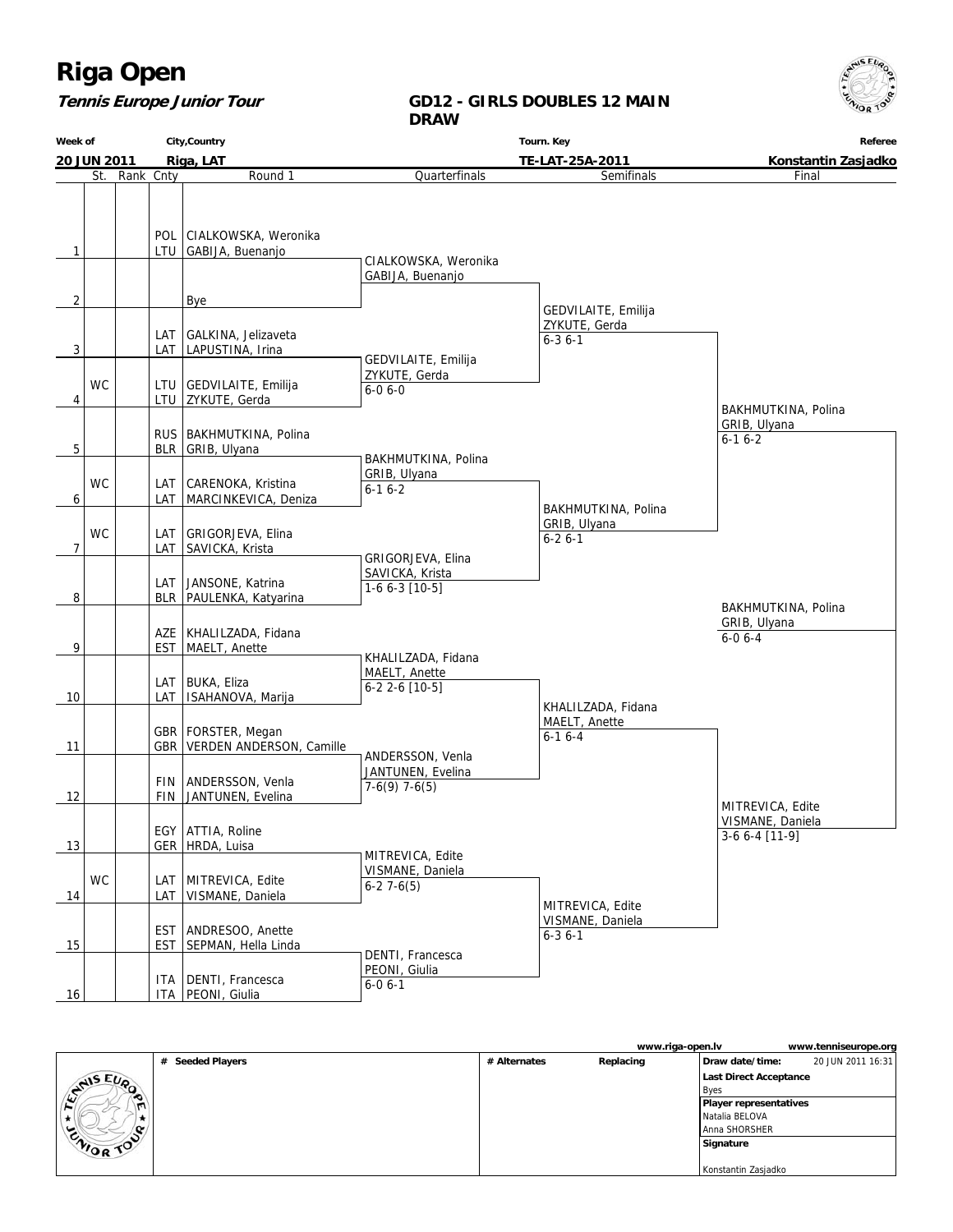**Week of**

**Tennis Europe Junior Tour**

**City,Country**



#### **GS12 - GIRLS SINGLES 12 CONSOLATION CONSOLATION**

**Tourn. Key**

**Referee**



|                  |                  |                | www.riga-open.lv |                               | www.tenniseurope.org |
|------------------|------------------|----------------|------------------|-------------------------------|----------------------|
|                  | # Seeded Players | # Lucky Losers | Replacing        | Draw date/time:               | 19 JUN 2011 18:13    |
| <b>SANSEUP</b>   |                  |                |                  | Last Direct Acceptance        |                      |
| ∙                |                  |                |                  | Jelizaveta GALKINA (LAT)      |                      |
| $\mathbf{u}$     |                  |                |                  | <b>Player representatives</b> |                      |
|                  |                  |                |                  | Greta KEREZAITE               |                      |
| c<br>پ           |                  |                |                  | l Vera LAPKO                  |                      |
| <b>CAIOR TOP</b> |                  |                |                  | Signature                     |                      |
|                  |                  |                |                  |                               |                      |
|                  |                  |                |                  | Konstantin Zasjadko           |                      |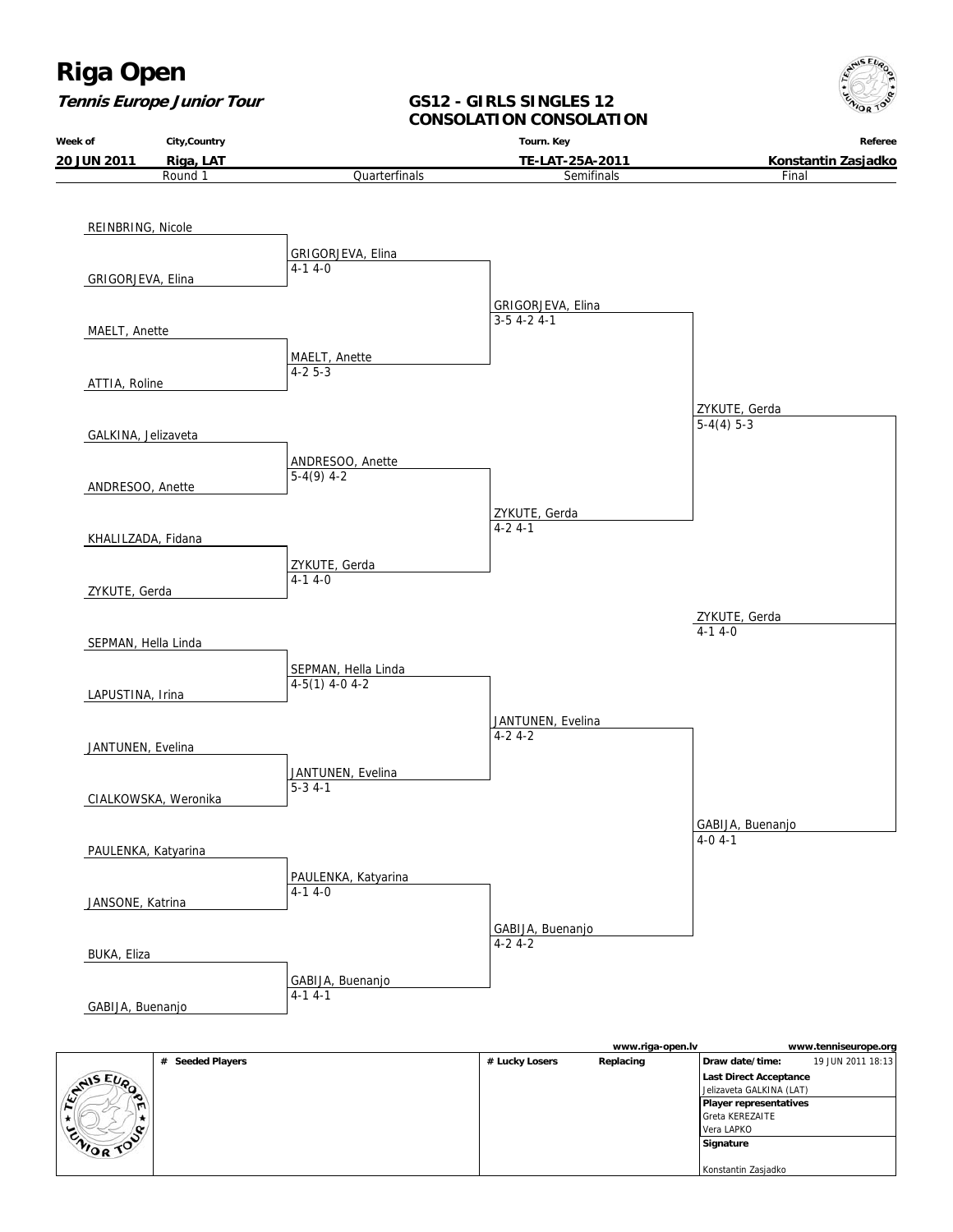

**Tennis Europe Junior Tour**

### **BS12 - BOYS SINGLES 12 MAIN DRAW**

| Week of        |             |            | City, Country             |                                 | Tourn. Key                |                     | Referee                     |
|----------------|-------------|------------|---------------------------|---------------------------------|---------------------------|---------------------|-----------------------------|
|                | 20 JUN 2011 |            | Riga, LAT                 |                                 | TE-LAT-25A-2011           |                     | Konstantin Zasjadko         |
|                | St.         | Rank Cnty  | Round 1                   | Round 2                         | Quarterfinals             | Semifinals          | Final                       |
|                |             |            |                           |                                 |                           |                     |                             |
|                |             |            |                           |                                 |                           |                     |                             |
| $\mathbf{1}$   |             |            | CYP   ARAVIS, Dimitris    | RAININ, Anatolii                |                           |                     |                             |
| $\overline{2}$ |             |            | UKR   RAININ, Anatolii    | $6 - 26 - 2$                    |                           |                     |                             |
|                |             |            |                           |                                 | RAININ, Anatolii          |                     |                             |
| 3              |             | NED        | VAN STARKENBURG, M        |                                 | $6 - 06 - 0$              |                     |                             |
|                |             |            |                           | <b>IDRISS, Hussein</b>          |                           |                     |                             |
| 4              |             |            | EGY   IDRISS, Hussein     | 6-2 2-6 0-1 Ret.                |                           |                     |                             |
|                |             |            |                           |                                 |                           | RAININ, Anatolii    |                             |
| 5              |             | LAT        | STEINHARDS, Matiss        | JENICEK, Jiri                   |                           | $6 - 16 - 0$        |                             |
| 6              |             |            | CZE JENICEK, Jiri         | $7-56-2$                        |                           |                     |                             |
|                |             |            |                           |                                 | JENICEK, Jiri             |                     |                             |
| 7              |             |            | POR   CATULO, Francisco   |                                 | $6 - 16 - 1$              |                     |                             |
|                |             |            |                           | PARKO, Carl Bret                |                           |                     |                             |
| 8              |             | <b>EST</b> | PARKO, Carl Bret          | $6 - 46 - 4$                    |                           |                     |                             |
| 9              |             |            | GBR   CAMERON, Matthew    |                                 |                           |                     | ZUK, Kacper<br>$6 - 36 - 0$ |
|                |             |            |                           | CAMERON, Matthew                |                           |                     |                             |
|                | $10$ WC     |            | BLR   MARTYNKOU, Matsvei  | $7-6(4)$ 6-4                    |                           |                     |                             |
|                |             |            |                           |                                 | RUUSUVUORI, Emil          |                     |                             |
| 11             | <b>WC</b>   | LAT        | <b>BATMANOVS, Daniils</b> |                                 | $6 - 16 - 3$              |                     |                             |
|                |             |            |                           | RUUSUVUORI, Emil                |                           |                     |                             |
| 12             |             |            | FIN   RUUSUVUORI, Emil    | $6 - 16 - 1$                    |                           | ZUK, Kacper         |                             |
| 13             |             |            | POL   ZUK, Kacper         |                                 |                           | $6 - 16 - 2$        |                             |
|                |             |            |                           | ZUK, Kacper                     |                           |                     |                             |
| 14             |             | ITA        | BAGLIETTO, Lorenzo        | $6 - 16 - 1$                    |                           |                     |                             |
|                |             |            |                           |                                 | ZUK, Kacper               |                     |                             |
| 15             |             | LAT        | PUKSHE, Teodors           |                                 | $6 - 06 - 1$              |                     |                             |
| 16             |             | LTU        | GAMZIN, Aleks             | PUKSHE, Teodors<br>$6 - 16 - 3$ |                           |                     |                             |
|                |             |            |                           |                                 |                           |                     | BRAYNIN, Aleksandr          |
| 17             |             |            | GER   SCHELL, Niklas      |                                 |                           |                     | $2-67-6(5)6-3$              |
|                |             |            |                           | SCHELL, Niklas                  |                           |                     |                             |
| 18             |             | CYP        | NEOS, Eleftherios         | $6 - 26 - 0$                    |                           |                     |                             |
| 19             |             |            | PETROVS DUKATS, D         |                                 | BRAYNIN, Aleksandr        |                     |                             |
|                |             | LAT        |                           | BRAYNIN, Aleksandr              | $7-56-2$                  |                     |                             |
| 20             |             |            | UKR   BRAYNIN, Aleksandr  | 4-6 6-0 6-1                     |                           |                     |                             |
|                |             |            |                           |                                 |                           | BRAYNIN, Aleksandr  |                             |
| 21             |             |            | EGY   JOMAA, Mohamed      |                                 |                           | $6-16-2$            |                             |
|                |             |            |                           | JOMAA, Mohamed                  |                           |                     |                             |
| 22             |             |            | EST   KLIPPBERG, Karl     | $6 - 36 - 1$                    | STENFORS, P               |                     |                             |
| 23             |             |            | LTU   ONAITIS, Augustas   |                                 | $6 - 26 - 1$              |                     |                             |
|                |             |            |                           | STENFORS, P                     |                           |                     |                             |
| 24             |             |            | FIN STENFORS, P           | $6 - 26 - 0$                    |                           |                     |                             |
|                |             |            |                           |                                 |                           |                     | BRAYNIN, Aleksandr          |
| 25             |             |            | POR   D'OREY, Jose Maria  |                                 |                           |                     | $6-16-2$                    |
| 26             |             | NED        | BEUMER, Boris             | BEUMER, Boris<br>$6-16-1$       |                           |                     |                             |
|                |             |            |                           |                                 | <b>GRINVALDS, Roberts</b> |                     |                             |
| 27             | <b>WC</b>   |            | LTU ZUKAUSKAS, Simonas    |                                 | $6 - 46 - 3$              |                     |                             |
|                |             |            |                           | GRINVALDS, Roberts              |                           |                     |                             |
| 28             |             | LAT        | <b>GRINVALDS, Roberts</b> | $6-16-1$                        |                           |                     |                             |
|                |             |            |                           |                                 |                           | PANKIN, Semen       |                             |
| 29             |             | <b>POL</b> | GAWRONSKI, Mateusz        | GAWRONSKI, Mateusz              |                           | $6 - 3$ 4 - 6 6 - 3 |                             |
| 30             |             | ITA        | MUELLER, Jeremy           | $6 - 3$ $6 - 3$                 |                           |                     |                             |
|                |             |            |                           |                                 | PANKIN, Semen             |                     |                             |
| 31             | WC          | LAT        | ANDERSONS, M              |                                 | $6 - 26 - 1$              |                     |                             |
|                |             |            |                           | PANKIN, Semen                   |                           |                     |                             |
| 32             |             |            | RUS   PANKIN, Semen       | $6 - 06 - 1$                    |                           |                     |                             |

|                  |                  |                | www.riga-open.lv | www.tenniseurope.org              |
|------------------|------------------|----------------|------------------|-----------------------------------|
|                  | # Seeded Players | # Lucky Losers | Replacing        | Draw date/time: 19 JUN 2011 18:12 |
|                  |                  |                |                  | Last Direct Acceptance            |
| <b>STAIS EUP</b> |                  |                |                  | Jiri JENICEK (CZE)                |
|                  |                  |                |                  | <b>Player representatives</b>     |
|                  |                  |                |                  | <b>Greta KEREZAITE</b>            |
| $\sim$           |                  |                |                  | Vera LAPKO                        |
| <b>CAIOR TON</b> |                  |                |                  | Signature                         |
|                  |                  |                |                  |                                   |
|                  |                  |                |                  | Konstantin Zasjadko               |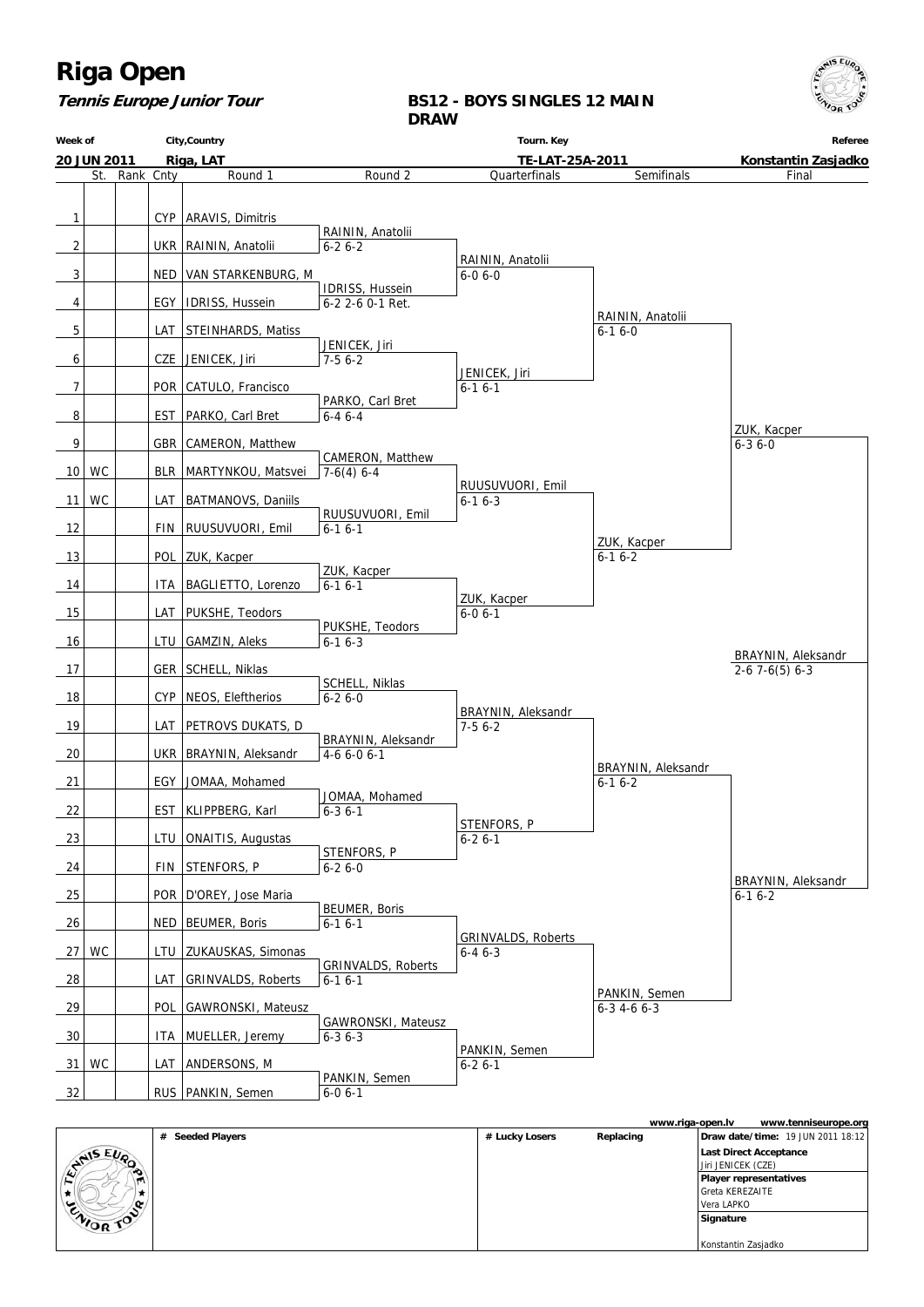### **Tennis Europe Junior Tour**

### **BD12 - BOYS DOUBLES 12 MAIN DRAW**

| City, Country<br>Week of |             |            |                                                                                 | Referee                                               |                                                         |                                                        |
|--------------------------|-------------|------------|---------------------------------------------------------------------------------|-------------------------------------------------------|---------------------------------------------------------|--------------------------------------------------------|
|                          | 20 JUN 2011 |            | Riga, LAT                                                                       |                                                       | TE-LAT-25A-2011                                         | Konstantin Zasjadko                                    |
|                          | St.         | Rank Cnty  | Round 1                                                                         | Quarterfinals                                         | Semifinals                                              | Final                                                  |
| 1                        |             |            | RUS   LISITSYN, Egor<br>RUS   PANKIN, Semen                                     |                                                       |                                                         |                                                        |
|                          |             |            |                                                                                 | LISITSYN, Egor                                        |                                                         |                                                        |
| 2                        |             | LAT        | <b>GRINVALDS, Roberts</b><br>LAT   PUKSHE, Teodors                              | PANKIN, Semen<br>$6-7(5)$ 7-5 [10-5]                  |                                                         |                                                        |
| 3                        |             | ITA<br>ITA | BAGLIETTO, Lorenzo<br>MUELLER, Jeremy                                           |                                                       | BAGLIETTO, Lorenzo<br>MUELLER, Jeremy<br>5-7 6-2 [10-6] |                                                        |
|                          |             |            | POR CATULO, Francisco                                                           | BAGLIETTO, Lorenzo<br>MUELLER, Jeremy<br>$6 - 06 - 3$ |                                                         |                                                        |
| 4                        | <b>WC</b>   |            | POR   D'OREY, Jose Maria<br>LAT ANDERSONS, M                                    |                                                       |                                                         | BRAYNIN, Aleksandr<br>RAININ, Anatolii<br>$6 - 26 - 2$ |
| 5                        |             | LAT        | <b>BATMANOVS, Daniils</b>                                                       | BRAYNIN, Aleksandr<br>RAININ, Anatolii                |                                                         |                                                        |
|                          |             |            | UKR   BRAYNIN, Aleksandr<br>UKR   RAININ, Anatolii                              | $6 - 46 - 2$                                          |                                                         |                                                        |
| 6                        |             |            | GBR   CAMERON, Matthew                                                          |                                                       | BRAYNIN, Aleksandr<br>RAININ, Anatolii<br>$6 - 26 - 1$  |                                                        |
| 7                        |             | LTU        | ONAITIS, Augustas                                                               |                                                       |                                                         |                                                        |
|                          |             |            | EGY   IDRISS, Hussein                                                           | IDRISS, Hussein<br>JOMAA, Mohamed<br>3-6 6-4 [10-5]   |                                                         |                                                        |
| 8                        |             |            | EGY   JOMAA, Mohamed<br>CZE JENICEK, Jiri                                       |                                                       |                                                         | BRAYNIN, Aleksandr<br>RAININ, Anatolii                 |
| 9                        |             | FIN        | STENFORS, Patrick Christopher                                                   |                                                       |                                                         | $6 - 36 - 2$                                           |
|                          |             |            | CYP   ARAVIS, Dimitris                                                          | ARAVIS, Dimitris<br>NEOS, Eleftherios<br>$6 - 36 - 1$ |                                                         |                                                        |
| 10                       |             | <b>CYP</b> | NEOS, Eleftherios                                                               |                                                       | ARAVIS, Dimitris<br>NEOS, Eleftherios                   |                                                        |
| 11                       |             |            | FIN   RUUSUVUORI, Emil<br>GER SCHELL, Niklas                                    |                                                       | $6 - 16 - 0$                                            |                                                        |
|                          |             | <b>EST</b> | KLIPPBERG, Karl                                                                 | KLIPPBERG, Karl<br>PARKO, Carl Bret<br>W.O.           |                                                         |                                                        |
| 12                       |             | <b>EST</b> | PARKO, Carl Bret                                                                |                                                       |                                                         | GAWRONSKI, Mateusz<br>ZUK, Kacper                      |
| 13                       | <b>WC</b>   | LAT        | LAT   PETROVS DUKATS, Daniels<br>STEINHARDS, Matiss                             | GAWRONSKI, Mateusz                                    |                                                         | $7-6(3) 6-4$                                           |
| 14                       |             | <b>POL</b> | POL GAWRONSKI, Mateusz<br><b>ZUK, Kacper</b>                                    | ZUK, Kacper<br>$6 - 26 - 2$                           |                                                         |                                                        |
|                          |             | LTU        | GAMZIN, Aleks                                                                   |                                                       | GAWRONSKI, Mateusz<br>ZUK, Kacper<br>4-6 6-3 [10-7]     |                                                        |
| 15<br>16                 | Α           |            | LTU ZUKAUSKAS, Simonas<br>NOR GILJE, Carsten Selmer<br>BLR   MARTYNKOU, Matsvei | GAMZIN, Aleks<br>ZUKAUSKAS, Simonas<br>$6 - 16 - 3$   |                                                         |                                                        |

|                               |                            |              | www.riga-open.lv | www.tenniseurope.org              |
|-------------------------------|----------------------------|--------------|------------------|-----------------------------------|
|                               | <b>Seeded Players</b><br># | # Alternates | Replacing        | Draw date/time: 20 JUN 2011 16:30 |
| $E_{U_{\Omega}}$<br>$Ar^{15}$ |                            |              |                  | <b>Last Direct Acceptance</b>     |
|                               |                            |              |                  | Lisitsyn / Panin                  |
| ∼<br>$\mathbf{u}$             |                            |              |                  | <b>Player representatives</b>     |
|                               |                            |              |                  | Natalia BELOVA                    |
| Q.<br>ર્ન્ટ                   |                            |              |                  | Anna SHORSHER                     |
| <b>MORTO</b>                  |                            |              |                  | Signature                         |
|                               |                            |              |                  |                                   |
|                               |                            |              |                  | Konstantin Zasjadko               |